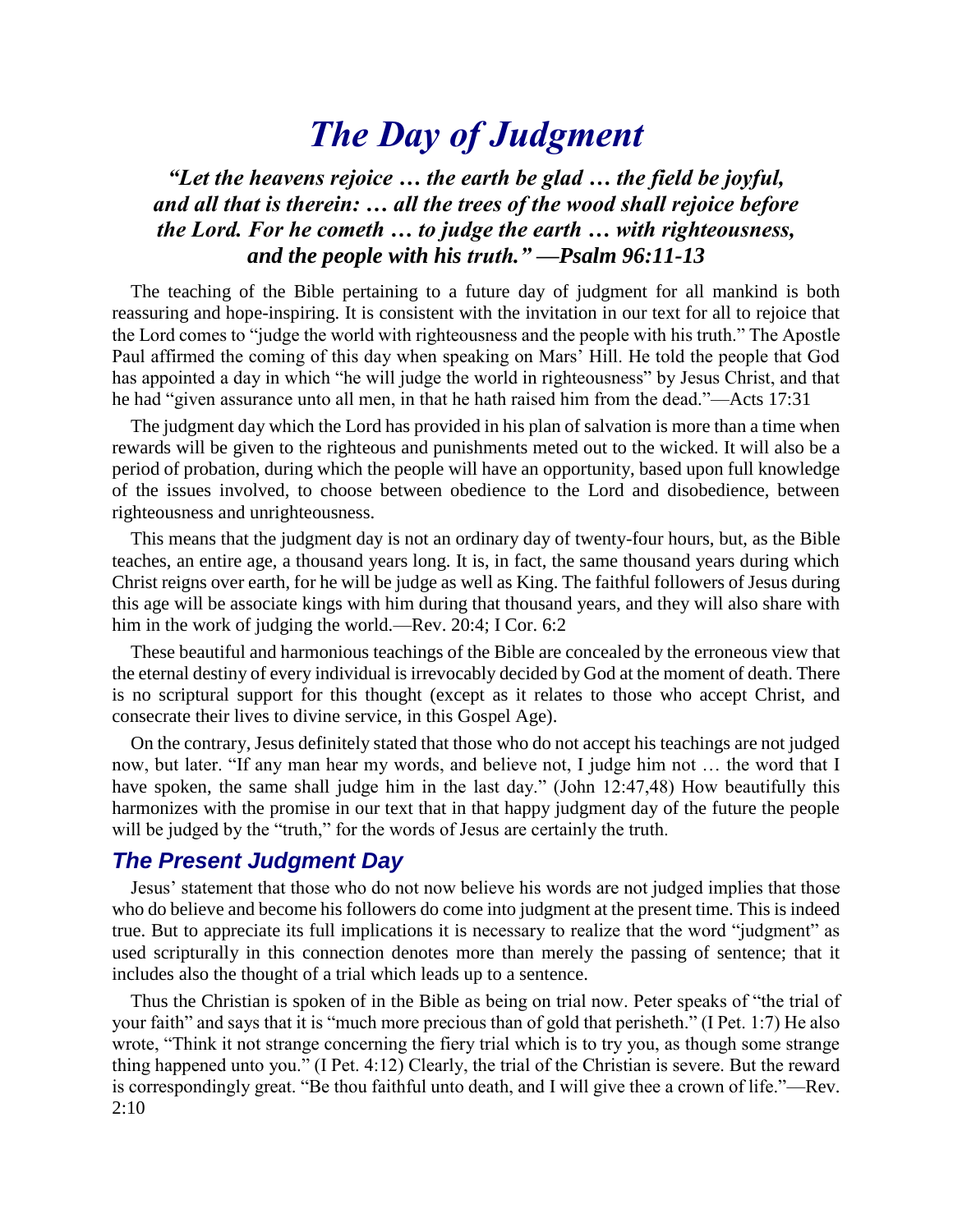After mentioning the Christian's "fiery trial" or judgment, Peter explains further: "The time is come that judgment must begin at the house of God: and if it first begin at us, what shall the end be of them that obey not the Gospel of God? And if the righteous scarcely be saved, where shall the ungodly and the sinner appear?" (I Pet. 4:17,18) This text clearly establishes that the present age is a time of judgment for believers, "the house of God."

But this is only the beginning of the Lord's judgment work. Peter asks, "Where shall the ungodly and the sinner appear [for judgment]?" In this text the apostle does not answer his own question, and some conclude there is no future trial for unbelievers, and they will appear in a place of eternal torture.

But Jesus answered differently. As cited above, he said those who hear, and believe not, are passed over for the present, and will be judged by his "word" in "the last day." (John 12:47,48) In this wonderful assurance the Master makes it definite that the judgment of unbelievers does not occur in this life, that no decision is now reached as to their eternal destiny and will not be until "the last day."

Nor does the expression "last day" refer to the last day of an individual's present life. The same expression was used by Martha when, concerning her brother Lazarus, she said, "I know that he shall rise again in the resurrection at the last day." (John 11:24) Notice that the "last day" is at the time of the resurrection. It is the thousand-year day of Christ's reign, and of the judgment—the last great day, or period, in the divine plan for the redemption and recovery of the human race from sin and death.

From the texts already quoted it is apparent that only consecrated followers of the Master are now on trial for life. There is no second trial period for these, and if we fail to note that the scriptures which establish this fact apply only to Christians, we might easily suppose that there is no probation for anyone other than in the present life.

But no one can be on trial for life while still under condemnation. And that is the position of all who have not accepted Christ as their Savior and consecrated themselves to do God's will. Believers, on the other hand, upon the basis of their faith, come out from the condemnation which came upon man through father Adam. In their new standing before the Lord they have "justification of life," in which there is "no condemnation."—Rom. 5:18; 8:1

The significance of this as related to the judgment day is revealed by Jesus when he said, "He that heareth my word, and believeth on him that sent me, hath [by faith] everlasting life, and shall not come into condemnation [Greek, *krisis*, meaning judgment]; but is passed from death unto life." (John 5:24) This tells us plainly that believers, by faith, now pass from death unto life and will not come into judgment in the future; their judgment or trial day is now.

This is a great truth which must be considered if we are to understand the purpose of the world's judgment day, and its results. For example, it precludes the view that it is a time when sinners will be separated from saints, with the separation based upon decisions previously reached when each one died; for Jesus emphasizes that the "saints," his true followers, will not appear in that future judgment at all.

#### *In the Resurrection*

As already quoted, Jesus said that those who believe pass from death unto life. This, of course, is upon the basis of faith. From God's standpoint these are no longer under condemnation. It is these whom Jesus refers to in John 5:29, where he says that those who have done good shall "come forth ... to the resurrection of life." Their judgment time is passed, and in the resurrection they are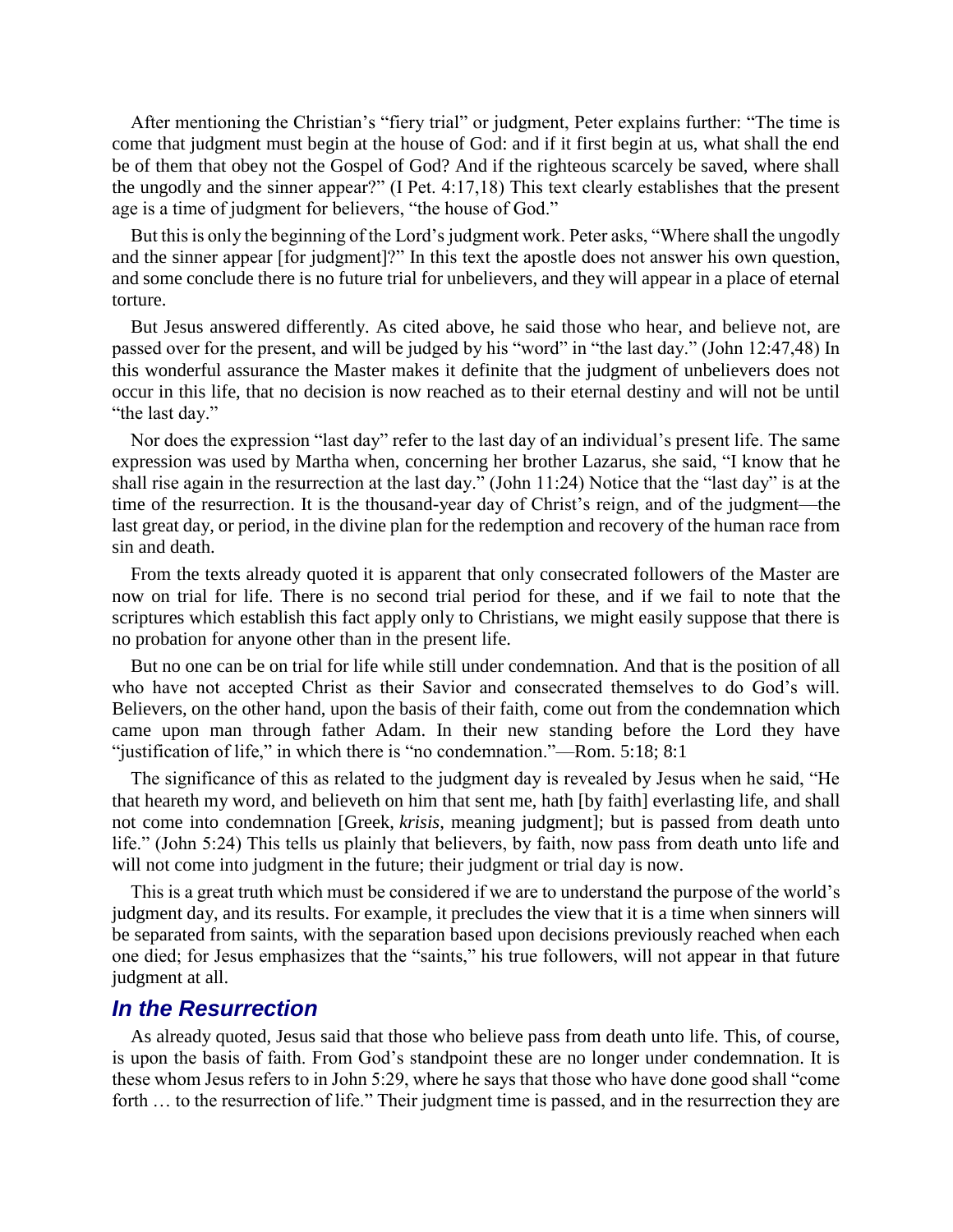rewarded with the "glory and honor and immortality" which they diligently sought "through patient continuance in well doing."—Rom. 2:7

#### *Those Who Have Done Evil*

Jesus assures us that the resurrection is not only for those who "have done good," for he says that all who are in the graves shall hear his voice and come forth. (John 5:28) However, as the next verse declares, only those who have done good will come forth to a "resurrection of life," for those who have "done evil" come forth "to a resurrection of judgment," as the Revised Version puts it. The Greek word used by Jesus is *krisis*, and the common version mistranslates it "damnation."

The word *krisis* in the Greek language means the same as our English word "crisis." It denotes a crucial testing time, or experience. This crucial test of Christians is in the present life, and if they pass it successfully they come forth to life in the resurrection. But all others come forth "to a resurrection of judgment," that is, to their judgment or trial day. For them, the great crisis in which their eternal destiny is decided will take place after they are awakened from the sleep of death.

The age of probation for the world will in a sense be the second judgment for the human race, the first one having been in the Garden of Eden. That was the judgment day of our first parents, and the result was shared by all mankind. In that trial, or crisis, Adam disobeyed divine law and was sentenced to death. Through heredity, his children shared his penalty. As the Apostle Paul wrote, "By the offense of one, judgment came upon all men to condemnation."—Rom. 5:18

God enlightened Adam concerning His will, His law. "Of the tree of the knowledge of good and evil, thou shalt not eat," the Lord said. (Gen. 2:17) This was a simple law. There was nothing complex about it, or difficult to understand. Adam's condemnation was the result of his decision to take a course contrary to the truth revealed to him. Not only did his disobedience bring death, but it also resulted in a loss of understanding. Darkness pertaining to God and to his will was an inevitable result of his "fall," and Adam's progeny have also received from him this heritage of "darkness." Isaiah describes this general condition of the world, saying, "Darkness shall cover the earth, and gross darkness the people."—Isa. 60:2

But God did not cease to love his human creation. Indeed, he "so loved the world" that he sent his beloved Son to redeem Adam and his race from death. He also made provision through Christ for the enlightenment of the world. So, after Isaiah described the "gross darkness" of the people, he added, "But the Lord shall arise upon thee, and his glory shall be seen upon thee. And the Gentiles shall come to thy light, and kings to the brightness of thy rising."—Isa. 60:2,3

In keeping with this, Jesus announced, "I am the Light of the world". (John 8:12) We are also informed that he is that true Light which "lighteth every man that cometh into the world." (John 1:9) True, not "every man" has yet been enlightened by the Gospel as it shines in the face of Jesus Christ. So far as the vast majority of mankind is concerned it is still true as stated by John, "The Light shineth in darkness; and the darkness comprehendeth it not."—John 1:5

Certainly those who do not comprehend the light cannot accept and rejoice in it. This is why Jesus said, "If any man hear my words, and believe not, I judge him not." (John 12:47) To his disciples Jesus said, "Blessed are your eyes, for they see: and your ears, for they hear." (Matt. 13:16) When Jesus explained that he was not now judging those who heard his words and did not believe them, he gave as the reason a prophecy which he quoted and applied to himself and his work: "He hath blinded their eyes, and hardened their heart; that they should not see with their eyes, nor understand with their heart, and be converted, and I should heal them."—John 12:40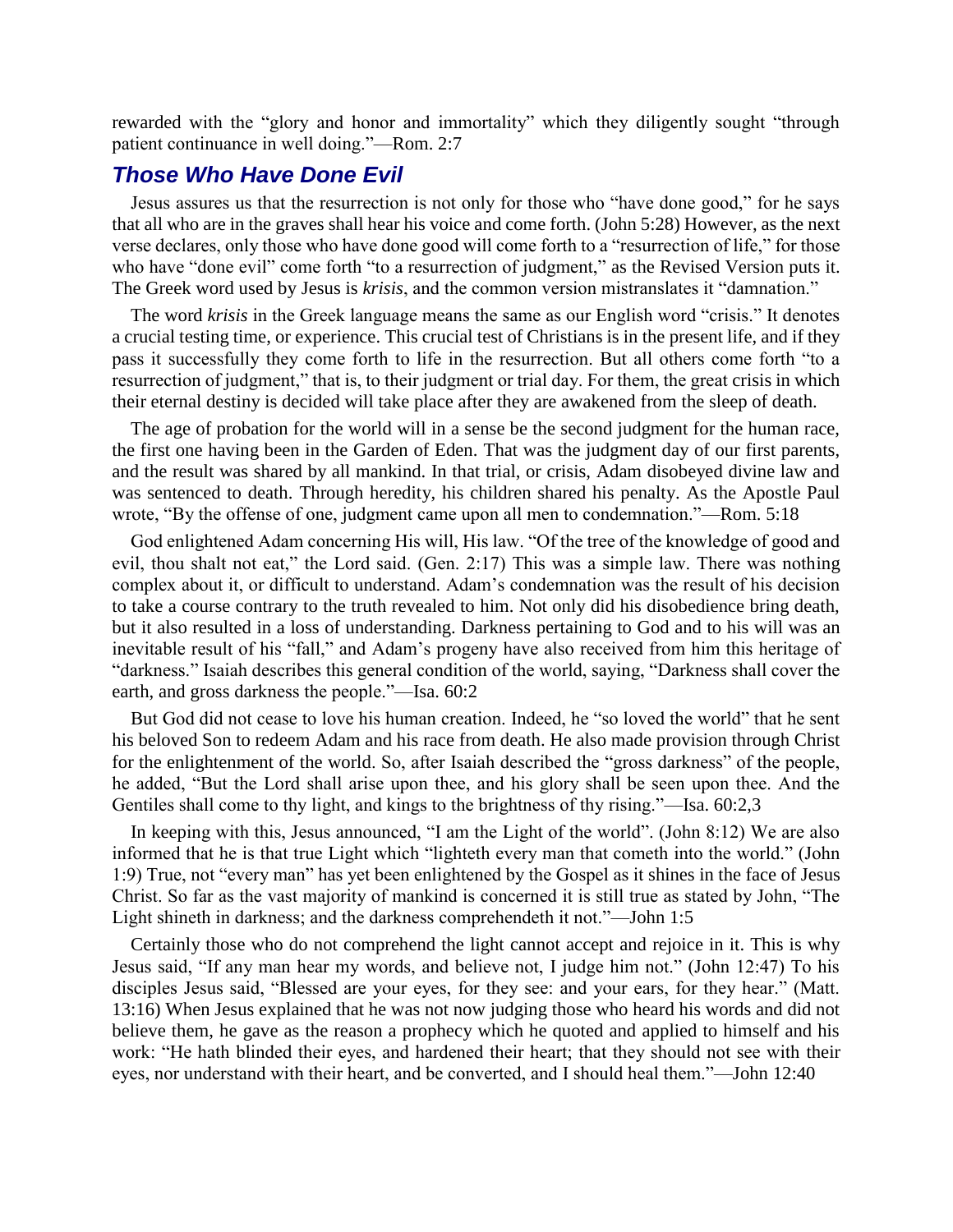The Apostle John said, "God sent not his Son into the world to condemn the world; but that the world through him might be saved." (John 3:17) Belief in Christ, that true Light, is the only condition upon which any can be released from this condemnation. But since, even now, the people as a whole do not comprehend the Light, the necessity for a future day of enlightenment and judgment is apparent.

#### *The Dead to Hear*

We have already quoted the Master's words assuring us that those who now hear and believe his words receive life—by faith now, and actually in the resurrection—and that these will not come into future judgment with the world. (John 5:24) But verse 28 greatly broadens the hope. Jesus there affirms that "all that are in the graves shall hear his voice, and shall come forth." Those who have believed and have proved faithful prior to death will then enter immediately into eternal life. To all others, a full opportunity to believe will be given then, and those who believe shall live.

That there is to be an opportunity after death to hear the truth, and to believe, will be a new thought to some. But it is a scriptural thought. Nowhere does the Bible say that the opportunity to receive life through Christ is limited to the present. Every Christian believes that God is merciful, and patient with sinners. But for some reason the erroneous view has been adopted that divine mercy is extended only until a person dies, and that God cannot be merciful toward an individual beyond the instant he draws his last breath.

There is no biblical support for this restricted view. From the divine standpoint the entire unbelieving world is dead in sin, and for four thousand years prior to the first advent of Jesus, God allowed the condemned world to fall asleep in death without doing anything to enlighten and save them. His sending Jesus to be the Redeemer and Savior proved that God loved his human creatures. But in order to receive life through him, they must believe; yet those millions who died before Christ came certainly did not have an opportunity to believe on him.

Countless millions have died since, who have had no opportunity to believe, because they never heard of the only name given under heaven, or among men, whereby they must be saved. (Acts 4:12) Besides, according to Jesus' own testimony, many who hear his teachings do not comprehend the issues involved. On behalf of these, let us thank God for the assurance Jesus gives us that he has not judged them, and that they are to be judged by his "word" at a later time.

#### *"By His Truth"*

Jesus' statement that his words would do the final judging of unbelievers is in harmony with the text which declares that in that happy time the Lord will judge the people "with his truth." (Ps. 96:13) This is a beautiful thought. It means that all mankind are to be enlightened with the truth concerning God, and upon the basis of this enlightenment they will be given an opportunity to obey and live.

This glorious fact, so clearly taught in the Scriptures, brings into focus many texts and promises of the Bible which are otherwise contradictory. For example, John 1:9, which says Jesus is "that true Light, which lighteth every man that cometh into the world." Certainly this was not true of those who died before Christ came! Nor has it been true of countless millions since. But this text has real meaning because of the blessed assurance that there is to be a future day of enlightenment.

In a wonderful prophecy of that day, the thousand-year period of Christ's reign, the promise is made that "the earth shall be full of the knowledge of the Lord, as the waters cover the sea."— Isaiah 11:9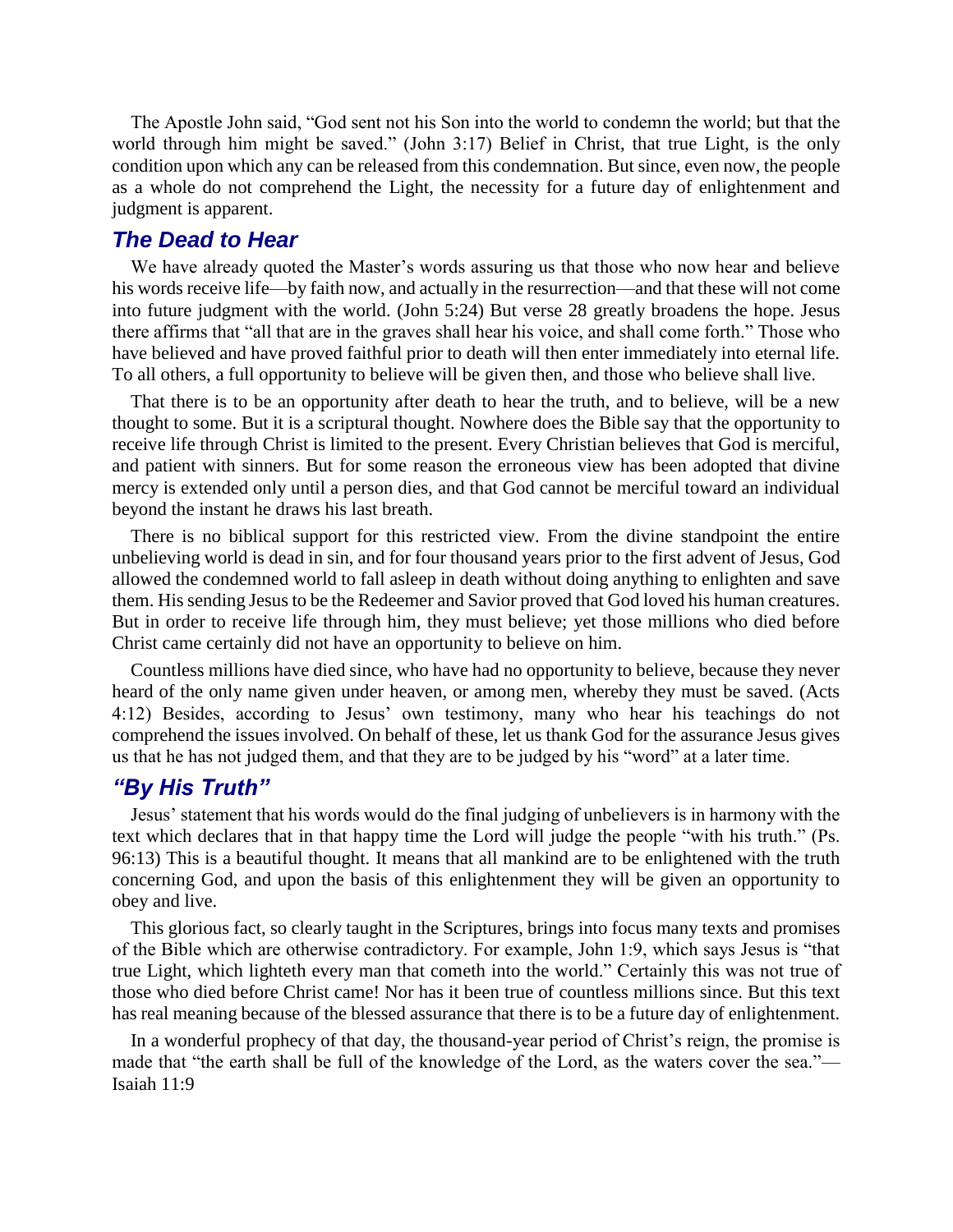Zephaniah, in a revealing prophecy now being fulfilled in the disintegration of a social order described by the Apostle Paul as "this present evil world," tells us that following this period of distress, the Lord "will … turn to the people a pure language [message], that they may all call upon the name of the Lord, to serve him with one consent."—Zeph. 3:8,9

The Prophet Jeremiah tells us of a future time when the Lord will make "a new covenant with the house of Judah and with the house of Israel," explaining that then the divine law will be written in the hearts of the people. The knowledge of the Lord will then be so universal that all shall know him, "from the least of them unto the greatest of them."—Jer. 31:31-34

The Apostle Paul says, "God … will have all men to be saved, and to come unto the knowledge of the truth. For there is one God, and one Mediator between God and men, the man Christ Jesus; who gave himself a ransom for all, to be testified in due time."—I Tim. 2:3-6

At first glance the sequence given here seems contrary to other Scriptures which insist that one must have a knowledge of the truth first, then, upon the basis of this knowledge, believe and be saved; for here the apostle speaks of being "saved" first, and then receiving a knowledge of the truth.

However, in this instance Paul is not using the word saved to describe the eternal salvation which results from believing and obeying the Gospel. Rather, he is telling us that it is God's will that all who have died in ignorance of the only name given under heaven, or among men whereby we must be saved, shall be awakened from death to have an opportunity to come to a knowledge of the truth. In other words, Paul uses the word "saved" to describe what Jesus promised when he said that all in their graves would hear his voice and come forth.

The great truth which all must learn and accept in order to obtain everlasting life is that Jesus Christ by the grace of God tasted death "for every man." (Heb. 2:9) Paul speaks of this as a "ransom for all," and it is this great truth that is to "be testified [made known] in due time." The expression "due time" is very significant. It indicates that God's loving plan for the redemption and salvation of the human race progresses in an orderly and prearranged plan in which there is a "due time" for every feature of his loving designs. The present age, and the present life, is the "due time" for some to comprehend the truth and thus to believe and obey. During the Millennium, and after the unenlightened world is awakened from death, will be the due time for them to have the Gospel "testified" in an understandable manner. Then it will be their due time to obey and live.

#### *"And the Books Were Opened"*

Revelation 20:12-15 is one of the very interesting passages of the Bible related to the future judgment day of the world. In this symbolic prophecy the future enlightenment of the people is illustrated by the idea of books being opened. This wonderful description of the judgment day reads:

"And I saw the dead, small and great, stand before God; and the books were opened: and another book was opened, which is the book of life: and the dead were judged out of those things which were written in the books, according to their works. And the sea gave up the dead which were in it, and death and hell delivered up the dead which were in them: and they were judged every man according to his works. And death and hell were cast into the lake of fire. This is the second death. And whosoever was not found written in the book of life was cast into the lake of fire."

During the thousand-year reign of Christ, when the dead are being awakened, they will "stand before God" in the sense that, through the redemptive work of Christ, the original condemnation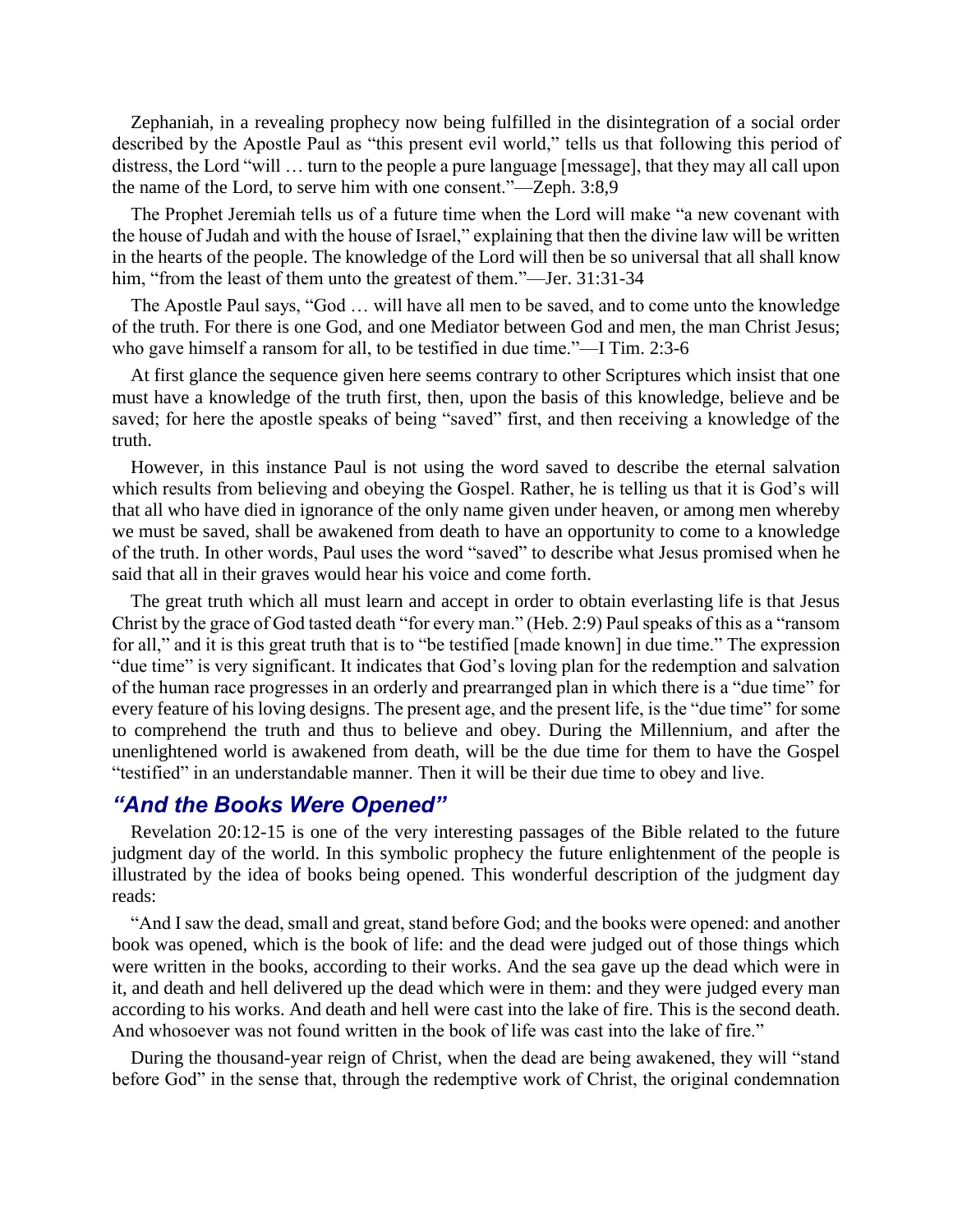will no longer count against them, and each will have an opportunity to believe, obey, and live. But this opportunity requires a further manifestation of divine grace. The "books" must be opened.

This is a pictorial way of telling us that he will judge the people "with his truth." (Ps. 96:13) The "books" contain the truth, and must be opened, for as long as they remain closed, the truth is concealed and the people "comprehend it not."

We are, of course, aware of the view held by some that the "books" referred to in this passage contain the records of the past lives of all who have died, and that these books are opened in the judgment day to discover who is worthy and who is unworthy. It should be noted, however, that the prophecy mentions the "works" of those being judged as separate from the "books," for the judgment is said to be out of the things in the books, "according to their works." The point is that the judgment is based upon the degree to which their works are made to conform to the truth contained in the books.

After all, the Lord would not need to look up the record of any sinner's works to determine his worthiness or unworthiness of life; he knows, as the Scriptures state, "there is none righteous, no, not one." (Rom. 3:10) Even the footstep followers of Jesus would be unworthy of life if they were judged by their own imperfect works.

The Lord knows that none is worthy of life through his own righteousness. But divine love provided a way of escape from condemnation through belief in Christ, in his "word," and in the wonderful provision of his blood. But there can be no genuine belief until there is knowledge upon which faith can be based. Therefore that knowledge is provided, the "books" are opened, during the judgment day.

God is his own interpreter, and in Isaiah 29:11-18 he speaks again of these symbolic "books," and what is implied by their opening. In this passage we are told of a "book that is sealed," which is given to one who is learned and then to one who is unlearned. Neither is able to "read" or comprehend the meaning of its contents.

Finally the book is opened—"In that day shall the deaf hear the words of the book, and the eyes of the blind shall see out of obscurity, and out of darkness." The period called "that day" is clearly shown by the context to be the time of Christ's kingdom. And of that day the promise is made, "The meek also shall increase their joy in the Lord, and the poor among men shall rejoice in the Holy One of Israel."—vs. 19

#### *"According to Their Works"*

In the judgment-day prophecy of Revelation 20:12-15, the dead who "stand before God" are those who are known by the Lord to have been evil. They are the ones whom Jesus described when he promised that those who "have done evil [shall come forth] unto the resurrection of judgment." (John 5:29, RV) The works referred to, therefore, must be their works in the Kingdom, after they learn, hear, and respond to the message of the open books.

The prophecy says "another book" is also opened. It is styled the "book of life." The dead who stand before God, and are tried upon the basis of their obedience to the things written in the books, formerly had their names listed, as it were, in a book of death, for they were all in Adam's "book." Paul states the thought in a slightly different manner, saying, "As in Adam all die"; but he adds, "even so in Christ shall all be made alive."—I Cor. 15:22

So Christ's book of life will then be opened for mankind, and as each individual of the condemned race—awakened from death and enlightened—accepts and obeys the truth, his name will be entered in that book. The opening of this book of life is not to discover whose names are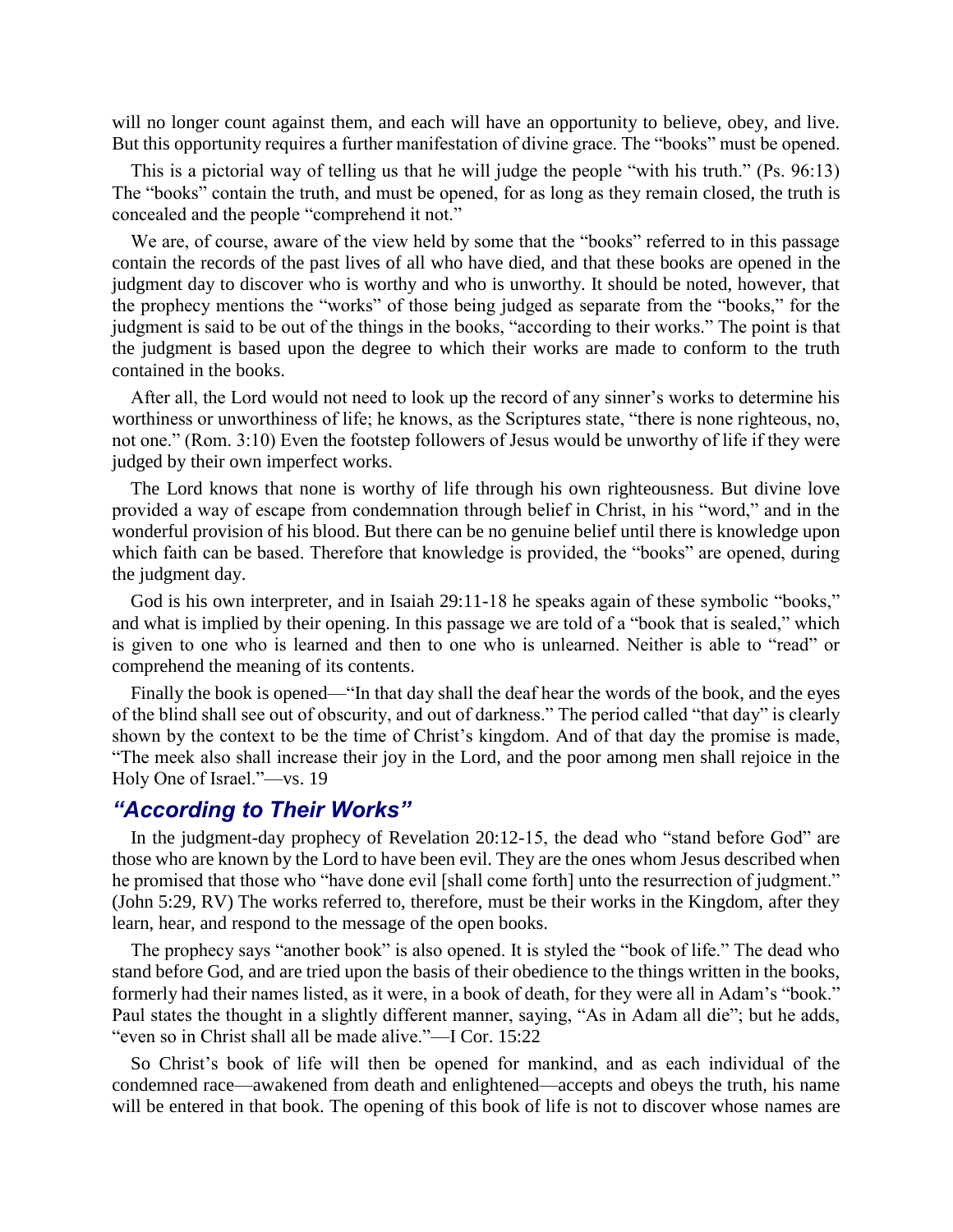there, but to enter the names of those who, "according to their works," prove their love for the truth by which the people will then be judged.—Ps. 96:13

## *The Lake of Fire*

Verse 13 says that death and hell will then give up their dead. That is why the dead will have an opportunity to stand before God. Hell, or *hades*, as it is in the Greek text, is the condition of death, not a place of torment. Following the return of the dead from hell, both death and hell are to be cast into "the lake of fire," which is described as "the second death." It is not called the second death because everything destroyed in the lake of fire dies the second time, but because it will be the second time the death penalty will be inflicted.

In the lake of fire, which is the second death, even death itself will die. Included in that final cleansing of the earth will be the destruction of all whose names are not, finally, written in the book of life. These will be cast into the lake of fire, the second death, not to be tormented, but to be destroyed.

That glorious day when the Lord judges the people with his truth will be a time of favor for them. "When thy judgments are in the earth, the inhabitants of the world will learn righteousness." (Isa. 26:9) But there will be willfully wicked ones even then who will refuse to obey the truth. Concerning this the next verse declares, "Let favor be showed to the wicked, yet will he not learn righteousness; in the land of uprightness will he deal unjustly, and will not behold the majesty of the Lord."—Isa. 26:10

The expression "the land of uprightness" describes conditions which will exist in the earth during the reign of Christ. Peter refers to the same time, saying, "we, according to his promise, look for new heavens and a new earth, wherein dwelleth righteousness." (II Pet. 3:13) Peter refers to this new era of human experience as "the day of judgment and perdition [destruction] of ungodly men." (II Pet. 3:7) It will mean perdition for all such, for they will be "destroyed from among the people."—Acts 3:23

But, as Peter shows, only those who refuse to hear and obey the truth when it is then presented will be revealed as ungodly and destroyed. Under the enlightening influences of the truth their willful disposition will be revealed.

## *The Sheep and Goats*

Another lesson on the coming judgment day is Jesus' Parable of the Sheep and Goats. (Matthew 25:31-46) The time when the parable applies is identified by the opening verse. "When the Son of man shall come in his glory, and all the holy angels with him, then shall he sit upon the throne of his glory." Jesus sits upon the throne of his glory during the period of his reign. In the Greek text, the "angels" who appear with Christ in glory are "messengers." The reference is to his church, those who believe during this age and, proving faithful unto death, will be glorified with him as associate kings and judges.

Before this throne of his glory all nations will be gathered, the parable states, and they will be divided as sheep and goats are divided. This is not a division between the church and the world, for the church is with her Lord in the throne. The division, rather, takes place between those of the world who had not been previously enlightened, and died as unbelievers. They are "the dead small and great" who "stand before God" when the "books" are opened. Some will then believe and obey; others will not, hence the division into two classes.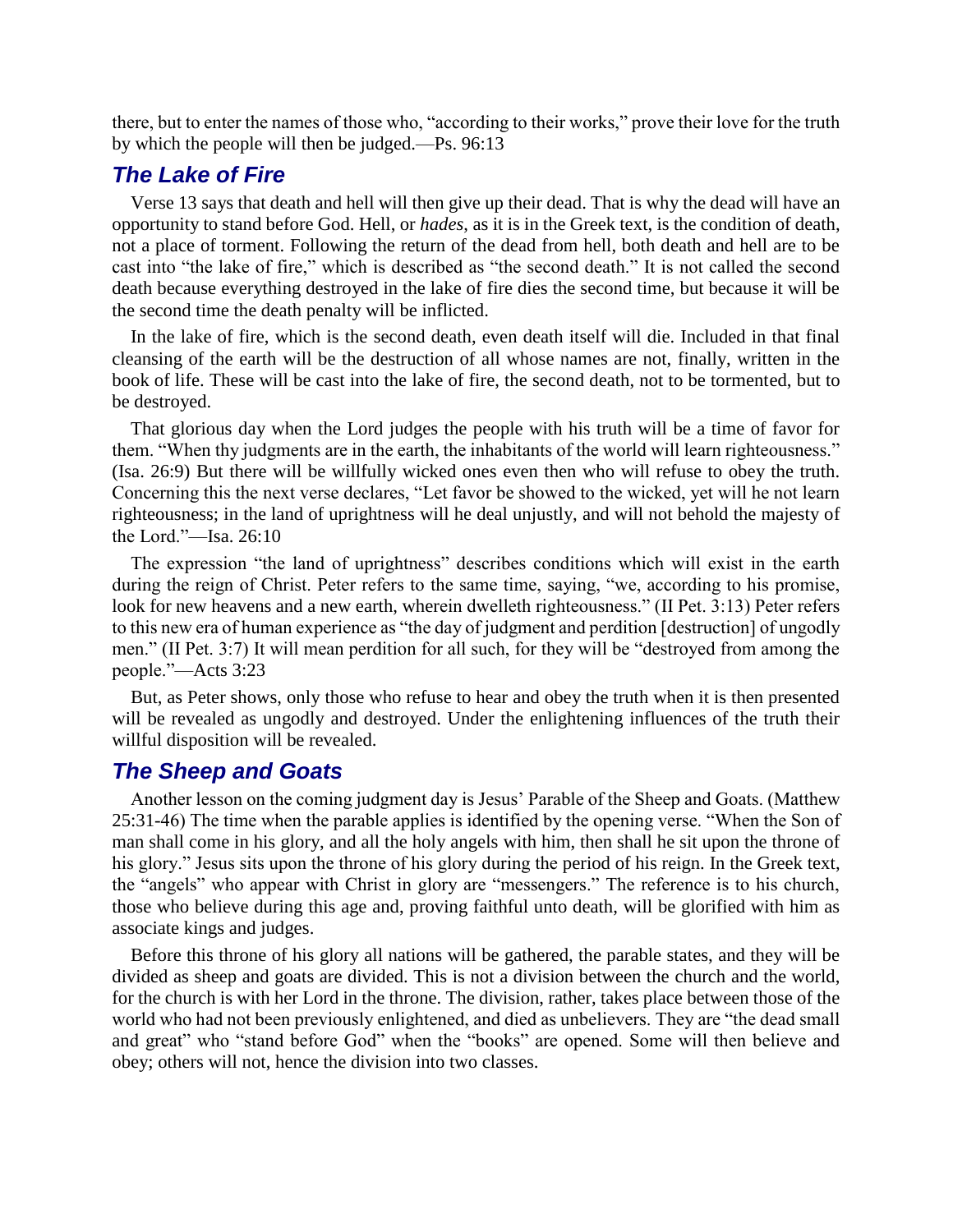All nationalities will participate in that future judgment day scene. Jesus, on another occasion, said it would be "more tolerable for Sodom and Gomorrah" in the judgment day than it would be for those who rejected and persecuted him. (Matt. 10:15) This means that the people of those wicked cities of the remote past will be awakened from death and given an opportunity to repent, believe, and live.

It will be more tolerable for those wicked cities than for the Israelites who rejected Jesus, because they did not sin against so much light. But it will be tolerable for all! All are to be awakened and enlightened, and if obedient to the light, the truth, they will be judged worthy of living forever.

In the parable, the sheep class are rewarded because of their spirit of helpfulness and cooperation. To his own disciples Jesus said, "A new commandment I give unto you, That ye love one another, as I have loved you." (John 13:34) When the books of truth, the words of Jesus by which the people will then be judged, are opened, it will be found that basic to all divine requirements of those found worthy of life will be an appreciation and practice of divine love, that great principle of unselfishness which leads one to be more interested in his neighbor than in himself.

This quality will be found in the sheep class. Because of this, they hear the welcome words of Jesus, "Come, ye blessed of my Father, inherit the kingdom prepared for you from the foundation of the world." (Matt. 25:34) This is the kingdom of earth, originally given to our first parents, which they lost when they disobeyed God and were driven out of Eden to die. At the close of the thousand-year judgment day, this kingdom will be restored to all who then qualify. It is this restoration that Peter describes as "restitution."—Acts 3:19-23

The "goats" of the parable are those of Revelation 20:15 whose names are not found in the book of life. They are the wicked of Isaiah 26:10, and those of Acts 3:23, who, refusing to hear the great Teacher of that time, "shall be destroyed from among the people."

The goat class, according to Jesus, "go away into everlasting punishment," while the sheep receive everlasting life. (Matt. 25:46) The word "punishment" in this text is from a Greek word meaning to "cut off." In other words, the "goats" will be "cut off" from life—destroyed. In verse 41 this is symbolized by fire—fire being one of the most destructive agencies known to man— "prepared for the Devil and his angels."

Yes, thank God, even the Devil and the unholy angels who are with him will also be destroyed in that symbolic lake of fire which the Revelator declares to be "the second death." Meanwhile, every child of Adam will have had a full opportunity to accept the grace of God provided through the redemptive work of Christ. None will lose life, or fail to obtain salvation, except those who, despite full enlightenment, refuse to believe and to obey the truth.

This enlarged view of the great expanse of God's grace and love should inspire in us a greater desire than ever to serve and please him, for we have a marvelous opportunity to cooperate in the divine plan of salvation for a lost race. To receive the gift of life through Christ is a wonderful manifestation of God's grace. But beyond this, through Christ we have the high honor of partnership with God and with his dear Son in the work of reconciling the lost world.

In view of the marvelous blessings yet in store for the human race, blessings which will come to all people during the thousand-year judgment day, it is no wonder that the psalmist called upon all creation to praise the Lord because "he cometh to judge the earth." For "he shall judge the world with righteousness, and the people with his truth."—Ps. 96:13